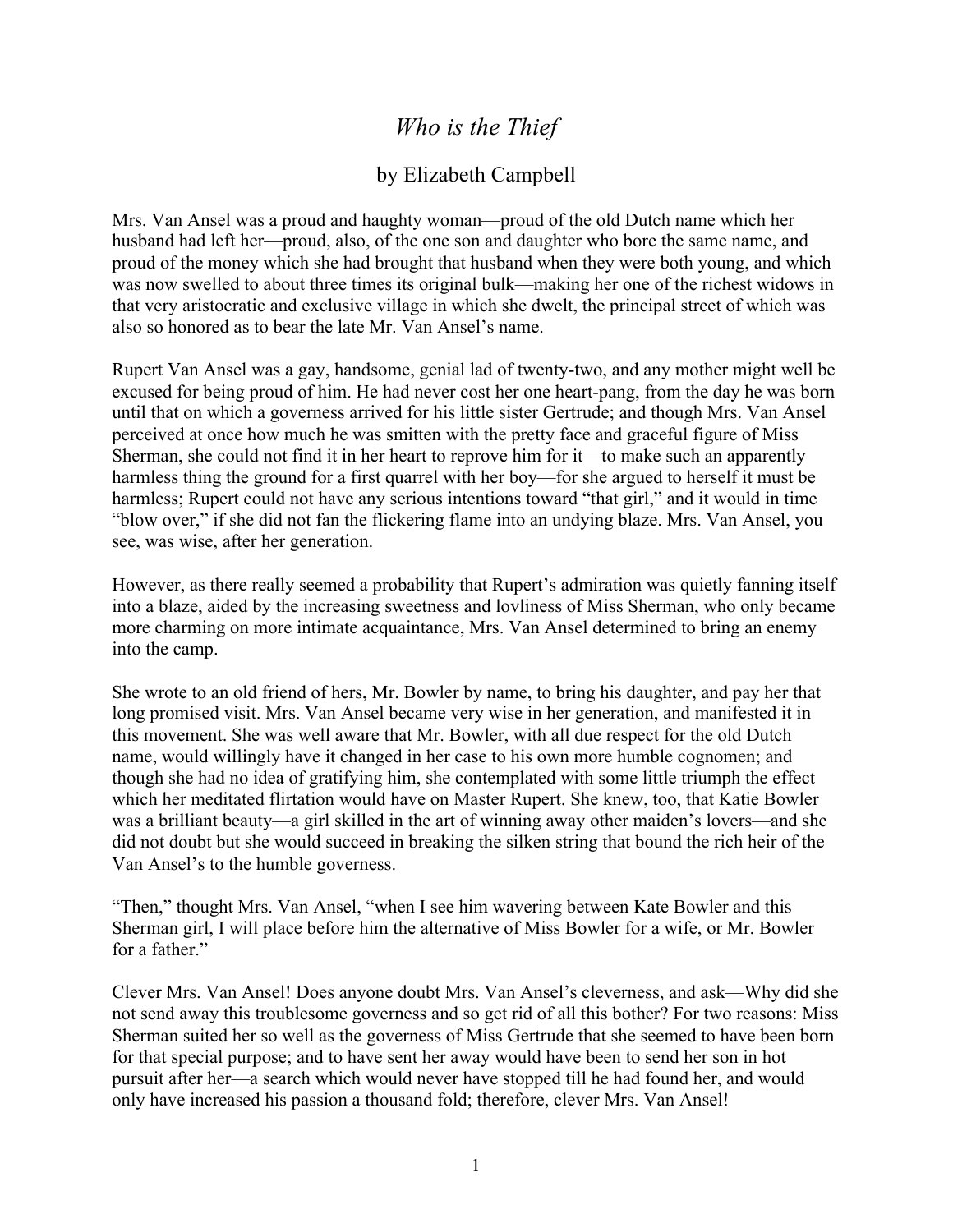The Bowlers—father and daughter—arrived, and were warmly welcomed by Mrs. Van Ansel. Nor was Rupert failing in the duties required of him; he was too gallant, and too appreciative of handsome young ladies, to pass them over with neglect; and Katie was very handsome—he acknowledged it at the first glance. She was rather tall, but admirably proportioned in figure, and her hands were quite marvels—her arms and shoulders were the whitest it is possible to imagine. Her eyes were dark and deep, and shaded by long black lashes; and her lustrous hair—so dark, so wavy, so plenteous—only served from its midnight blackness to bring out more vividly the ivory whiteness of the brow from which it was rolled away, and the snowy whiteness of the graceful neck it touched in its loosely knotted beauty, at the back of the small and shapely head.

"Quite a beauty for a dark woman," Rupert pronounced to himself; and then, in contrast to this brilliant girl, rich with the loveliness of the sunny, tropic South, arose the vision of sweet Mabel Sherman—the slight, perfect form, the dainty hands, shaded by ruffling of old lace, the pure, seashell complexion, so vividly brought forth by the close-fitting black dress; the faint rose alternately blooming and fading on the rounded cheeks, the sky blue eyes, and the rippling golden hair, pushed back from the fair brow, and tumbling in a shower of radiant, careless curls about her neck.

"Dear little Mab." thought Rupert. "What woman could make me forget her, even for a moment?"

Could Mrs. Van Ansel have heard this unspoken promise of fidelity to her governess, she might not have been so well pleased with her little plot as she felt herself at liberty to be; to her eyes everything seemed proceeding in the right direction; and she congratulated herself in no measured terms on the success of her scheme.

But though Rupert rode out with Miss Bowler, and admired her handsome figure in its admirably fitting black riding habit—though he listened to her lively sallies, and applauded them with laughter—though he waited upon her in a great many little ways—he still found time to slip into the school-room, to look over Gertrude's French exercises, and to whisper in the small, pink ears of Mabel Sherman.

But a change had come over the governess. The advent of Miss Bowler was not without effect upon her; and in the hour that she thought she discovered Mr. Van Ansel's devotion to the new arrival, she also discovered the free entrance she had given him to her own heart. She found that his image was enshrined there as something too sacred to be thought of except on rare and happy occasions; and on making this discovery, these occasions became less happy and more rare. Yes, the governess loved her mistress's handsome son with all the devotion of her warm little heart; and bitterly reproaching herself for having extracted any serious meaning from his kind words, his pretty little compliments, his often tender looks, she resolved to smother her secret forever, and close her heart against him in all the future time they might be thrown together. Rupert knew too little of womankind to comprehend this new phase of Miss Sherman's conduct; and, fearing she had in some way received a slight from either himself or his mother, renewed his attentions and redoubled his kindness; but he did not dare to whisper his admiration of her anymore, fearing to alienate her still farther—though he could not help telling himself that she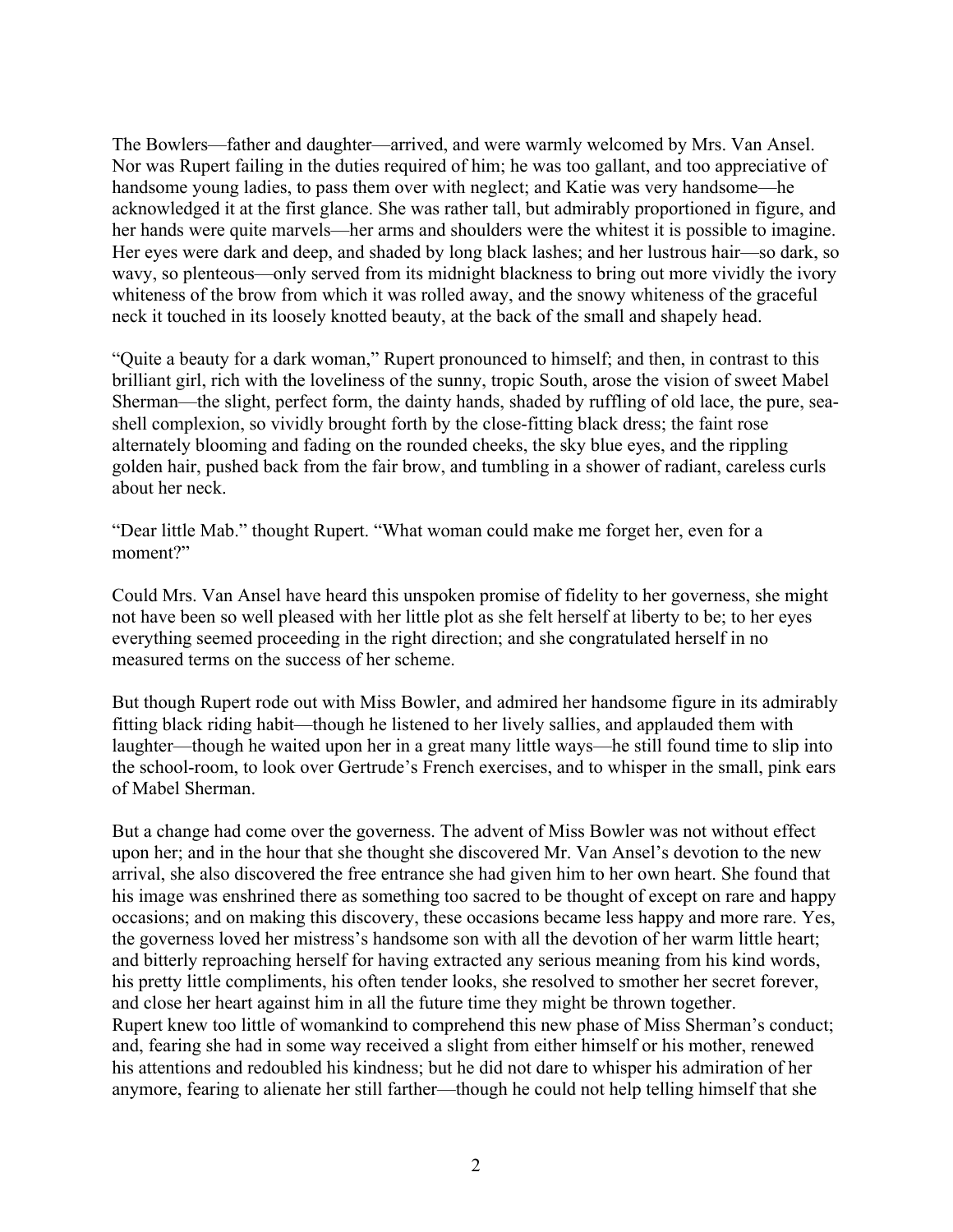had not seemed offended at first with his doing so. But the kinder and gentler Rupert became, the more frigid and distant grew Miss Sherman, till at length she held him at an almost unapproachable distance.

Rupert was completely puzzled. Mrs. Van Ansel was not slow to perceive a portion of these changes—she saw the coldness (indifference she called it) which had sprung up between her son and her governess; but she did not see the uneasiness Rupert suffered in consequence. Mrs. Van Ansel, you must remember, was only wise in her generation—she did not see through everything, though she generally thought she did.

"Rupert," said Mrs. Van Ansel, one day, "I am going to give a party. I don't think we are quite gay enough for Miss Bowler. You know she is accustomed to a great deal of society."

"Of course you know better, mother, than anybody else, in all such matters," was the dutiful reply; "and if you say, 'give a party,' of course that is the correct thing to do."

"You were always the best of boys, Rupert; and now, just tell me who you think should be asked."

"Well, there are the Van Wycks, the Holdens, the Trowbridges, the Livingstons, the Grahams, and ever so many more. You know best. The names I have mentioned are merely suggestions."

"I will put down every name you have mentioned, Rupert. That will give us a goodly supply of gentlemen, but we must not be without an equal number of ladies. Just name a few whom you think will be most congenial to the taste of Miss Bowler—you probably understand her preferences better than I do,"—this last with a sly look and a manner intended to rally him upon the subject. It passed off without effect, however, for Rupert was busily seeking among his memory of female acquaintances for such persons as would be likely to meet the exigencies of the case.

"There are Miss Elliott, and the two Canley girls, and Emily Grey, and Miss Sherman—"

"Miss Sherman? Who in the world is Miss Sherman?" Mrs. Van Ansel interrupted; for she never dreamed that Rupert could have the hardihood to mean the governess.

"Gertrude's governess," returned Rupert, very coolly; and thereupon ensued a discussion which finally terminated in the first quarrel that had ever taken place between this mother and son; it was terminated by Rupert's leaving the room in high displeasure, throwing back over the threshold a Parthian dart of this form and substance:

"Do as you please, mother—only bear this in mind, if Miss Sherman does not make one of this party, I will not so much as enter the house."

This was an unlooked-for blow to Mrs. Van Ansel, and showed very plainly that Rupert had not become so indifferent to the governess as she could have wished. What was to be done? She knew that he would keep his threat—the Van Ansel's never broke their word, given for good or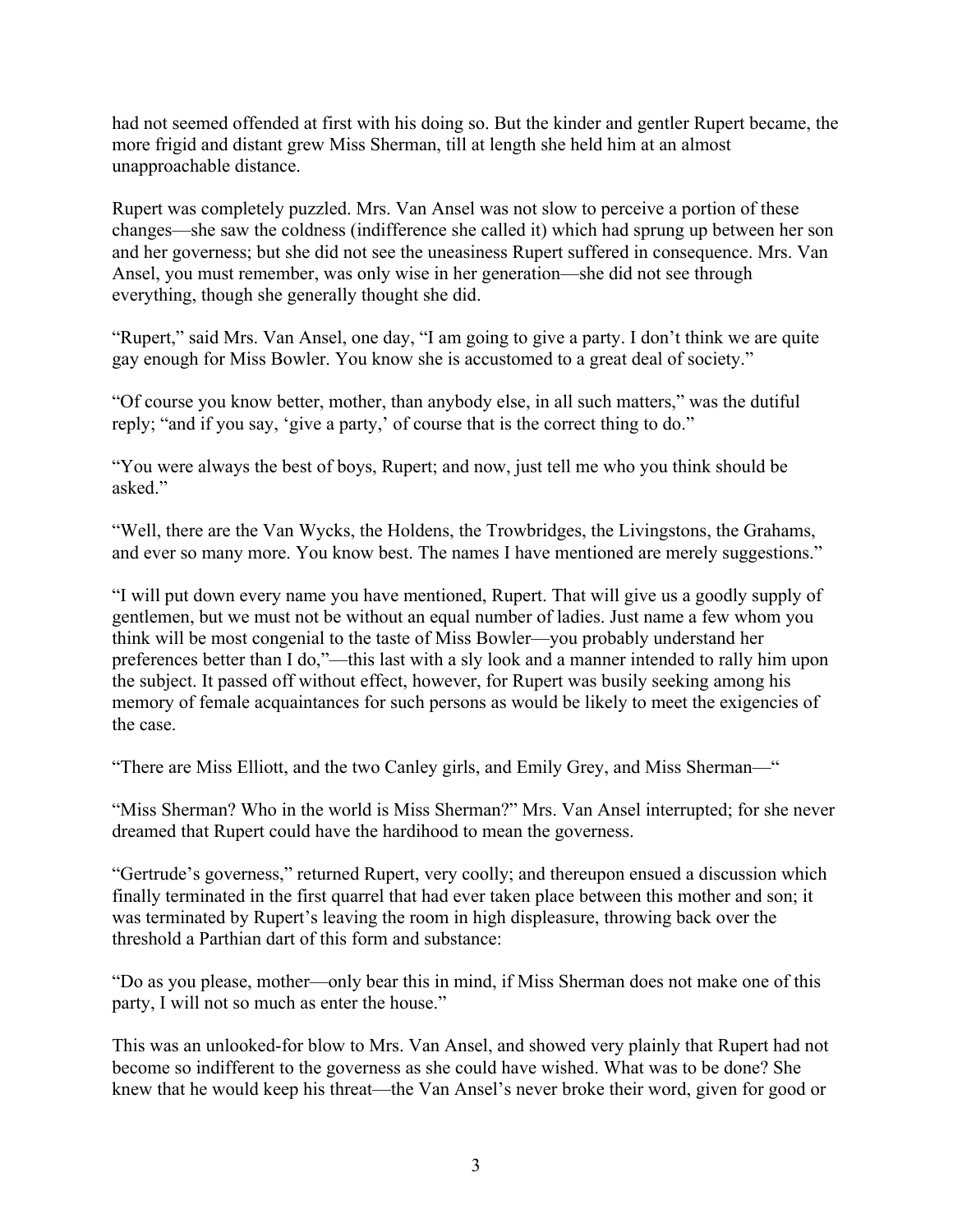evil; and so, reverting to her original tactics, she resolved not to oppose him; and Miss Sherman was invited to be one of the party. Not only that, but Rupert urged the invitation, which the governess seemed at first inclined to refuse; and urged it so eloquently that Mabel, looking shyly up into his eager, earnest face, felt a thrill of joy at the tone of his voice, and allowed her heart to throb with the olden gladness as she thought that perhaps he loved her after all.

"I will join the rest of your mother's guests," she said, in a voice so low that Rupert was forced to bend his head to catch the words, and in his gratitude he snatched the little white hand to his lips and passionately kissed it.

"Thank you—thank you!" he said, and hurried away; and then Mabel kissed that same hand again and again, till forced to hide her blushing face between pink palms, and she thought in a flutter of joyful triumph, "He loves me, he loves me! Oh, my own, my dear one, and I to doubt him so cruelly!"

At first Mabel had some little difficulty as to what she could wear at so grand a party as Mrs. Van Ansel's; but having submitted her wardrobe to the inspection of Gertrude, she was at length persuaded to select a very pretty puffed tuile—the only dress at all suitable for such an occasion that she possessed. And very pretty she looked in it—so pretty, so graceful and so ladylike, that Mrs. Van Ansel was quite reconciled to her appearance in the handsome parlors, especially as she made herself very useful in playing upon the piano when everybody else was tired and wanted to carry on innocent little flirtations under the cover of music.

A few days before the party Mrs. Van Ansel had drawn a large sum of money from her bankers; and though she had used it quite freely for the expenses of her party, there still remained a goodly sum—several hundred dollars, in fact—in her upper bureau drawer, of which she herself had the key.

On the morning after the party this money was missing, and Mrs. Van Ansel was positively certain she had not removed it, nor had she left the key out of her possession—what had become of it? She did not make the matter public in the house, but quietly took Rupert into her confidence.

"Now, my son," she concluded, "it is clear that there is a thief in the house."

"Whom do you suspect, mother?"

"I will not say at present, Rupert, that I suspect anyone; but I wish you had not been so imperative about Miss Sherman being invited to join my guests. The dress she wore was a very expensive one—it never cost less than fifty dollars; and how was a poor governess to afford such an expense—not in an honest way, I'll be bound."

"Hush, mother—silence! I will not hear Mabel so unjustly suspected—so cruelly wronged!"

"Mabel!" exclaimed Mrs. Van Ansel, scornfully. "I think my son forgets himself."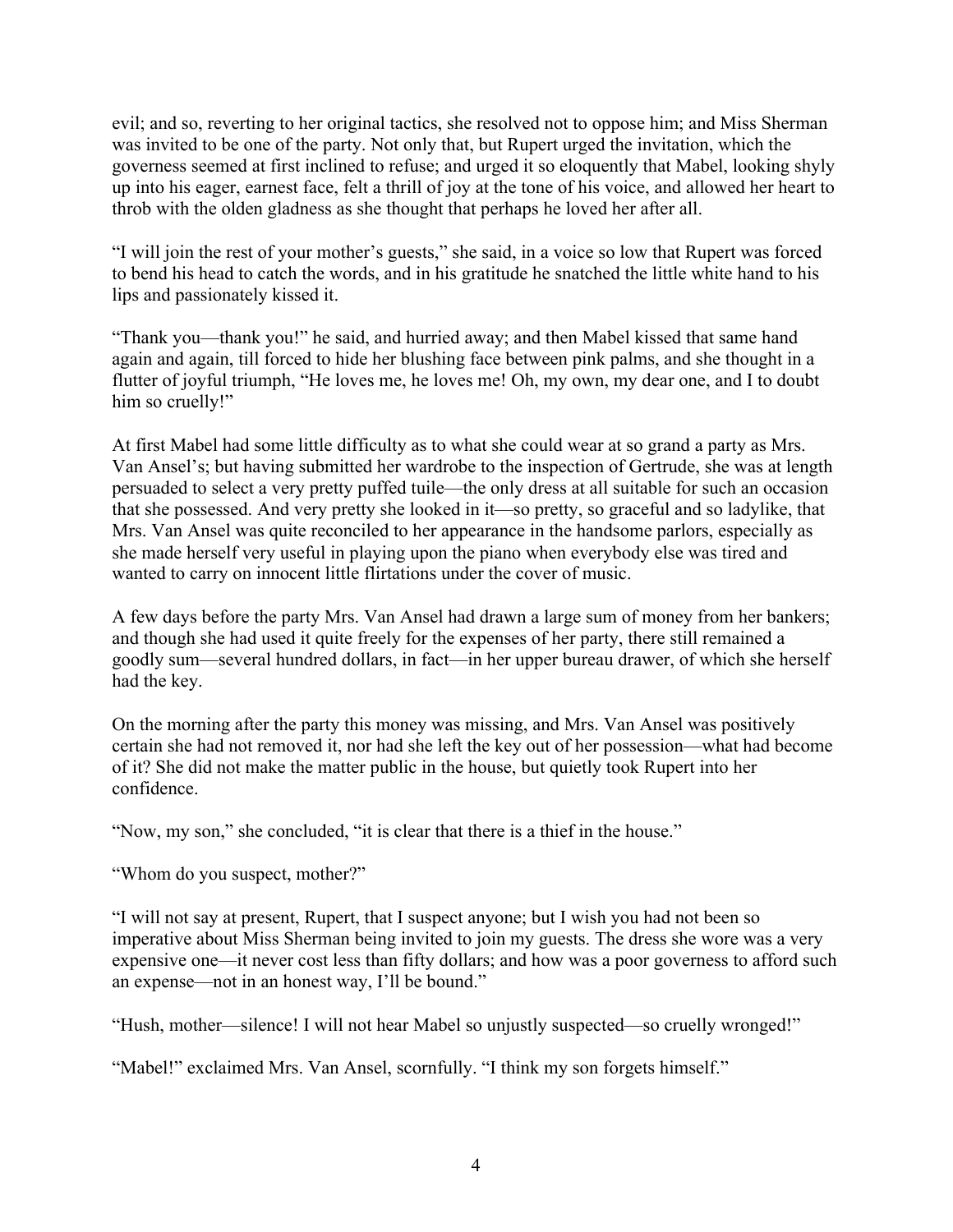"Perhaps I do, and I beg Miss Sherman's pardon if I took too great a liberty with a name for which I have every respect." And Rupert left his mother, holding his head very high, and feeling, it must be confessed, mighty high and powerful, and determined to champion the lady of his love to the last breath of his existence, if necessary.

And so ended the matter of the theft for the present.

Mrs. Van Ansel, however, bethought her of a trap by which she might catch the thief; she drew some more money from her bankers, and then, having taken some pains to make the circumstance known in the household, she concealed it in the same place as before—first taking the precaution to mark the bills, and resolved to be awake all night and watch for the thief. But the long hours of the night wore on, and toward morning Mrs. Van Ansel fell into a deep sleep. Rupert, however, was more wakeful, and filled with uneasiness (though he did not doubt his love for a moment) by the suspicions of his mother against Mabel; he was sitting up, looking out on the moonlight night, his lamp out, and solacing himself with a cigar, when suddenly he heard a faint rustling and a low footfall in the hall. He stole on tiptoe to the door, and saw a female figure, robed in black, gliding along; over her face and head was thrown a black lace shawl which he at once recognized as Mabel's, having many a time seen it on her. With a shudder and a sickening horror upon him, he stole out after her, and saying to himself, "she is a somnambulist—nothing more," he followed the figure with steps even lighter than her own. Horror! She stopped at his mother's door, and, softly pushing it open, entered. He did not dare to follow her; but the door was so left that he could watch through the crack without danger of being discovered. He saw this woman approach his mother, who lay quietly sleeping, and saturate a handkerchief she held in one hand with the contents of a bottle which she held in the other; and then when he saw the wet handkerchief laid across his mother's face and felt the faint odor of chloroform he turned sick at the sight, for he knew that there was too much premeditation to admit the idea of the perpetrator of the act being a sleep-walker. His first impulse was to spring forward and arrest the deceitful wretch; but he had not the courage to confront himself with the woman he had so loved and know that she was a thief; and yet—even yet—there might be a mistake, and he would have to watch her through to the end.

Having satisfied herself that Mrs. Van Ansel was beyond the power of giving any trouble, this woman deliberately searched the pocket of her dress for the keys, and having selected the one which opened the bureau-drawer, she speedily possessed herself of the roll of bank bills, which she hid in the bosom of her dress; and then gliding over to the bed again, snatched away the handkerchief. Rupert shrank back against the wall on the opposite side of the door to that which she would pass, and presently she came out, hurried along the hall, and stopped after a little while at the door of the governess' room, which was situated at the head of a short flight of stairs. Rupert watched her from the bottom of these stairs, having followed her at as close a distance as he dared, saw her enter, and heard the sound of the key softly turning in the lock.

It was enough—what farther proof could he desire? He groaned aloud as he staggered back to his room, and, dressed as he was, threw himself on the bed, but not to sleep—to lie awake till the morning sun shone in upon his pale and haggard face, and then to hope—to pray that it had been all a dream.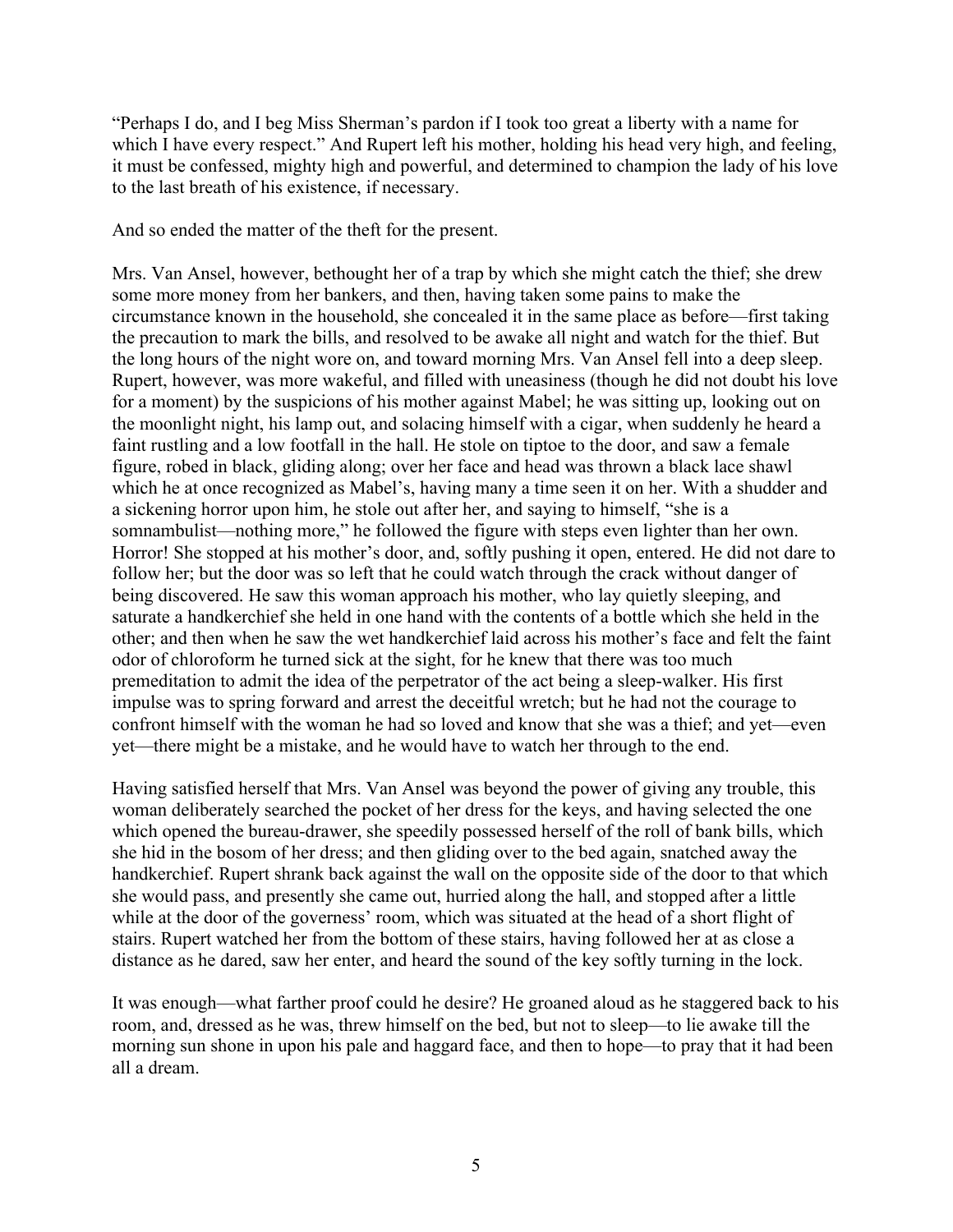He was almost persuaded that it was a dream when he found himself at the breakfast-table. Mrs. Van Ansel did not allude to the loss of the money, though she had already discovered that it was gone. Mr. Bowler's puns and jests were unusually frequent. Miss Bowler was radiantly handsome in her crimson morning-robe. Gertrude was lively and mischievous as usual, and Miss Sherman was as sweet and pretty as a June rose in her light-figured muslin dress. She was putting off mourning at last, partly because she had worn it so long, partly because Rupert had said she was too fresh and bright to wear somber colors.

"It cannot be that she is guilty," thought Rupert, meeting her clear, innocent eyes, as she raised them to his face in bidding him "good morning," and then dropped them quickly again, coloring beneath his earnest gaze.

"That is not the color of guilt," he thought; "it is the flush sent to her cheek by a pure, true heart that knows it has done nothing to forfeit my love. I will never believe in her guilt till I have acknowledgement of it from her own lips. Guilty—she! Sooner would I believe myself a thief. I am the victim of some horrible nightmare."

Rupert would have questioned his mother if she had sustained a second loss; but she eluded him, and immediately after breakfast ordered the carriage and paid a hasty call to all the leading tradesmen in the village.

The day passed without incident of any kind; the next wore away in like manner; on the third day the head clerk from Messrs Black and Goodman waited upon Mrs. Van Ansel.

"Come with me, Rupert," said his mother, as she went toward the parlor, "this man probably brings news that may concern you."

Rupert followed her with the same sick dread and horror that had fallen upon him while he watched through the crevice of his mother's door on that wretched night forever stamped upon the tablets of his memory.

"This note was handed me in payment for some small purchases made this morning by your governess, madam," and the head clerk of Messrs. Black and Goodman placed a bank-bill in the hands of Mrs. Van Ansel. It was a five dollar note, and marked—she recognized it at once, and said so.

"That is all, thank you, Mr. Tibbetts," and she gave him another bill for the same amount. "I shall know how to deal with this young person; and you will oblige me by not making the circumstance public. Good morning."

"And now, my dear son," continued Mrs. Van Ansel, turning to Rupert, when the door had closed after Mr. Tibbetts, "I hope you see through the horrible deceit and depravity of this girl."

"Mother," returned the young man, "I never will believe her guilty till she confesses herself so in my presence."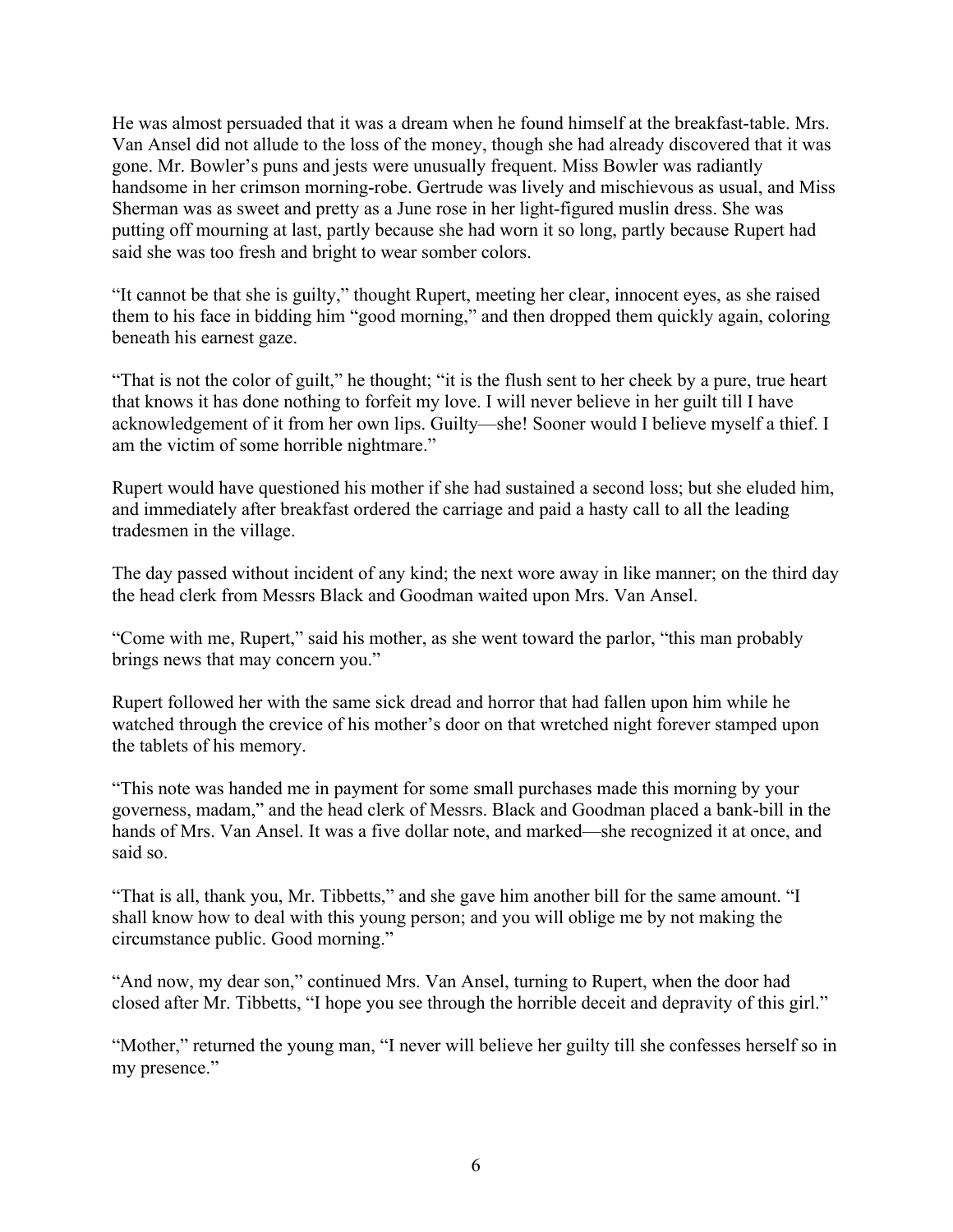"You shall be convinced," said Mrs. Van Ansel, coldly. Then ringing the bell, she requested that the servant who answered it to send Miss Sherman to the parlor.

In a few minutes Mabel entered; she blushed a bright rosy red at the sight of Rupert, and half looked for a reprimand from his mother—but a very different one from that awaiting her.

"Miss Sherman, you did some shopping at Messrs. Black and Goodman's this morning?" questioned her employer, sternly.

"Yes, madam."

"You gave this note in payment of the goods you received?" continued Mrs. Van Ansel, holding out the bank-bill.

Mabel bent forward and looked at the bill for a moment.

"I gave a five dollar bill," she returned. "I don't know whether it was that one or another."

"Mr. Tibbetts has just been here, Miss Sherman, and gave me the bill I now hold, as the one you presented to him—it is useless for you to deny it."

"I have no intention to deny it, madam—if Mr. Tibbetts says that is the bill, of course it must be so; but, pardon me, may I know the reason of this cross-questioning?"

"Yes, Miss Sherman. A week ago some hundreds of dollars were taken from my bureau—I suspected you at the time—"

Miss Sherman turned scarlet, and then became deadly pale; and Mrs. Van Ansel went on:

"I then placed a small roll of bills, *all marked*, amounting to fifty dollars, in my usual receptacle for money, and on the next morning it was gone. The bill which you gave Mr. Tibbetts this morning was one of the marked fifty which you appropriated to yourself."

Miss Sherman leaned on the chair beside her for support; she seemed fainting, so deadly, ghastly pale she had become, and for some moments she could not command her voice sufficiently to make it obey her will.

At last she said:

"Then I am to understand, Mrs. Van Ansel, that you suspect me of having stolen your money?"

"I am assured of it, Miss—have I not the proof?"

"Do *you* believe this, too?" asked Mabel, turning to Rupert.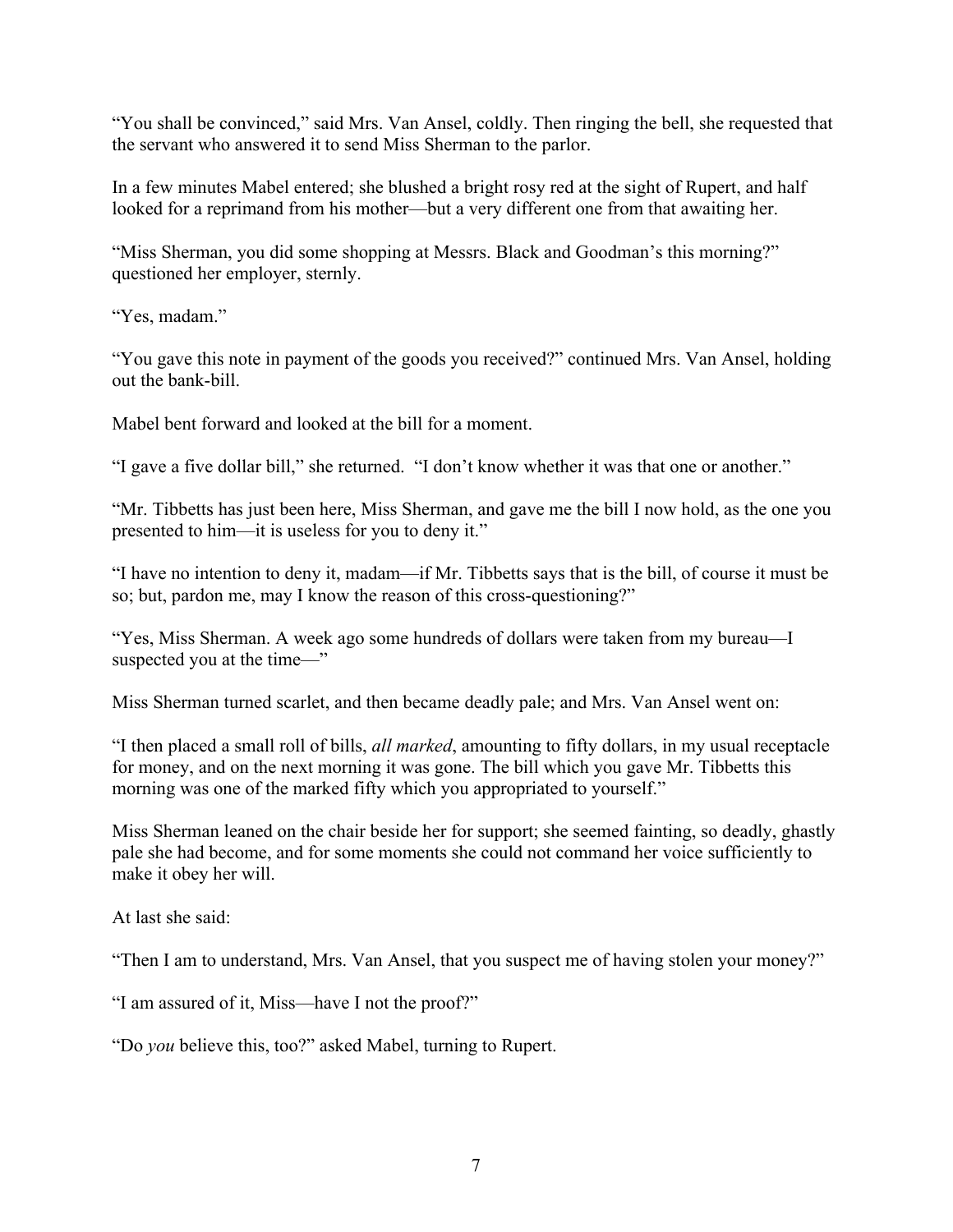"No, Mabel," he answered, earnestly; "no mere circumstances will make me believe anything so vile of you—while your own lips do not condemn you, my heart never will."

"Oh, God bless you, Rupert!" cried the poor governess, falling at his feet, and covering his hands with tears and kisses, for she felt that he loved her truly and nobly to believe her word against such overwhelming evidence—did she but know how terribly convincing was the evidence he had against her, how much more she would have loved and honored him for his unshaken faith in her innocence.

"I am innocent, Rupert," she sobbed, "indeed, I am innocent. Here are all my keys, madam," she continued, rising, and turning with dignity to Mrs. Van Ansel, "search every drawer, trunk and corner in my room. Although, God help me! that may not avail to clear me in your eyes; for whomsoever found the means of placing that marked bill in my pocket-book has, doubtless, thought of other ways to fix the guilt upon me."

Mrs. Van Ansel took the keys, for she felt convinced that she would discover further evidence against Mabel; and she was enraged to perceive that Rupert still persisted in his belief of Miss Sherman's innocence. She took the keys very sharply, and went to the governess's room, while Mabel remained, quietly weeping; and Rupert stood a little way from her, not knowing how to comfort her.

Presently Mrs. Van Ansel returned, a triumphant smile upon her face, and twenty-five dollars of the marked money in small bills, in her hand.

"Not in either drawers or trunks, of which you were so ready with the keys, Miss Sherman," she sneered, "but quickly tucked away between the two mattresses of your bed. Silence—not a word. I am now but too well convinced of the return you have made for the confidence I have placed in you. Keep the money—the rest of that you have stolen, and which you have, doubtless, safely disposed of; and be thankful that I don't let the law take its course, as I should, but for the scandal and talk it would bring about my name. Leave my house this instant, and take care that you do not tax my forbearance by taking too long about it."

Mabel made no reply to Mrs. Van Ansel. She felt how useless it would be; but she turned her tearful, eloquent eyes upon Rupert,

"Remember," she said, "I have your promise to believe my own unsupported word against any evidence whatever. I am innocent; and by my faith in the justice of God, I know that my innocence will yet be made clear to all. Farewell."

And now the governess was gone; and Mrs. Van Ansel never referred to her in any way, but left the events which had caused her expulsion to work their own way upon Rupert; she did not know how much more dreadful were the proofs he had of Mabel's guilt than she was herself aware of; but she saw that in the absence of that sweet, fair face's own testimony to its owner's innocence, Rupert was sorely tried by what had taken place, and racked by doubt. There were times when he was almost ready to acknowledge that Mabel had deceived them all. He grew pale and thin night after night he sat up till the dawning morning glimmered in though the open window. But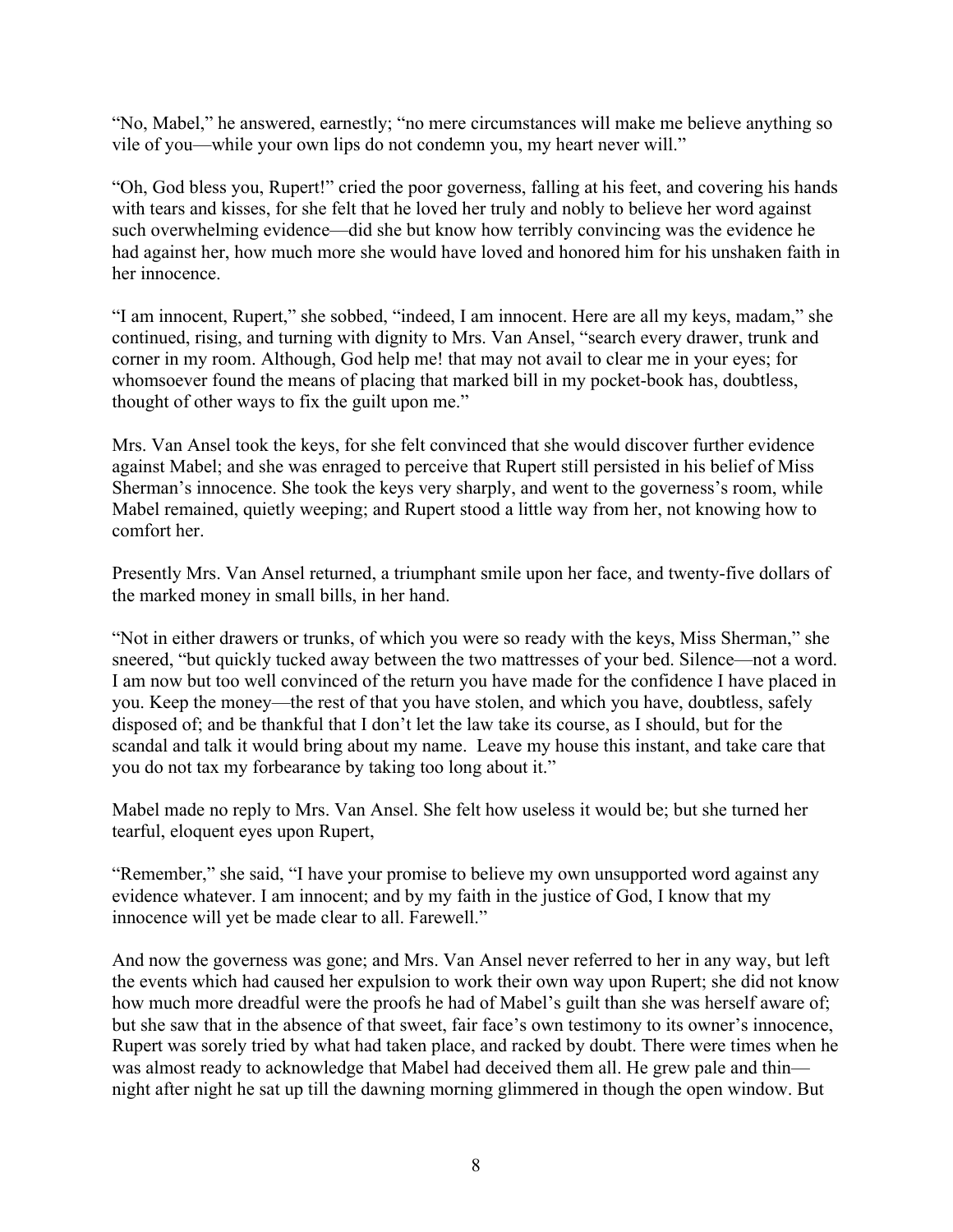this sort of thing could not go on for long without producing some effect. The immediate consequence of Rupert's night vigils by an open window was a severe attack of neuralgia in the face; and then how tender, how thoughtful did Kate Bowler become! How she sat hour after hour by his side as he lay upon the parlor lounge, tortured with pain; and when he felt better, read to him with her rich, musical voice, from his favorite books; or smoothed his brown hair back from his brow, and laid her soft white hand upon his aching face.

Mrs. Van Ansel smiled to see the course their love was taking, and did not doubt what the end would be.

"Are you in such great pain today, dear Rupert," asked Miss Bowler, as the young man uttered an exclamation forced from him by a sudden sharp twinge.

"Oh, it is agonizing!" he exclaimed, and pressed his hands tightly over the aching face.

"Excuse me one moment," said Miss Bowler. "I know something that will relieve you for a time, at least;" and she hurried away, returning almost instantly.

Rupert was relieved for a moment, and removed his hands from his face to look at her. She was pouring some liquid from a bottle she held in one hand, upon a handkerchief which she held in the other, and the pungent, sweet odor of chloroform stole in upon his senses. Heavens! It was the very attitude, the white hand with its glittering ring—(Mabel wore no such ring, and he was such a madman as not to have thought of that before!) The very handkerchief—the self same bottle!

He started to his feet with a loud exclamation, and seized her by the wrist.

"You are the thief, then," he said, swinging her round with no gentle force, till her face confronted his, "and you dared in the face of Heaven to let the branding suspicion lie upon that innocent, helpless girl. So, Miss Bowler, you have not a denial framed ready for those lips that can no doubt lie as well as those white hands can steal. But it would be useless, quite—I watched you on that night, when, mantled in Miss Sherman's shawl, the use of which you doubtless stole for the occasion, you entered my mother's room, and after drugging her with this precious mixture, stole the marked money—I watched you enter Miss Sherman's room where you doubtless repeated the act of lulling her senses to sleep while you secreted as much of the spoil as you thought fit to leave there, and placed the marked bill in her pocket-book, taking away an unmarked one of the same value, I'll be sworn—and I could be so blind as not to see through it all before—so cruel as to dare suspect my innocent darling."

At the beginning of Rupert's vehement words Miss Bowler had dropped both handkerchief and bottle upon the carpet, but speedily recovering her self-possession she contemplated taking a bold stand, and denying everything—but as Rupert proceeded she saw that he knew too much, and her courage completely abandoned her. She uttered a succession of loud shrieks, and fell into violent hysterics. Mrs. Van Ansel and several of the servants came hurrying into the room; but Rupert sent them all about their business; and motioning to his mother to help him, the two assisted Miss Bowler to her room.